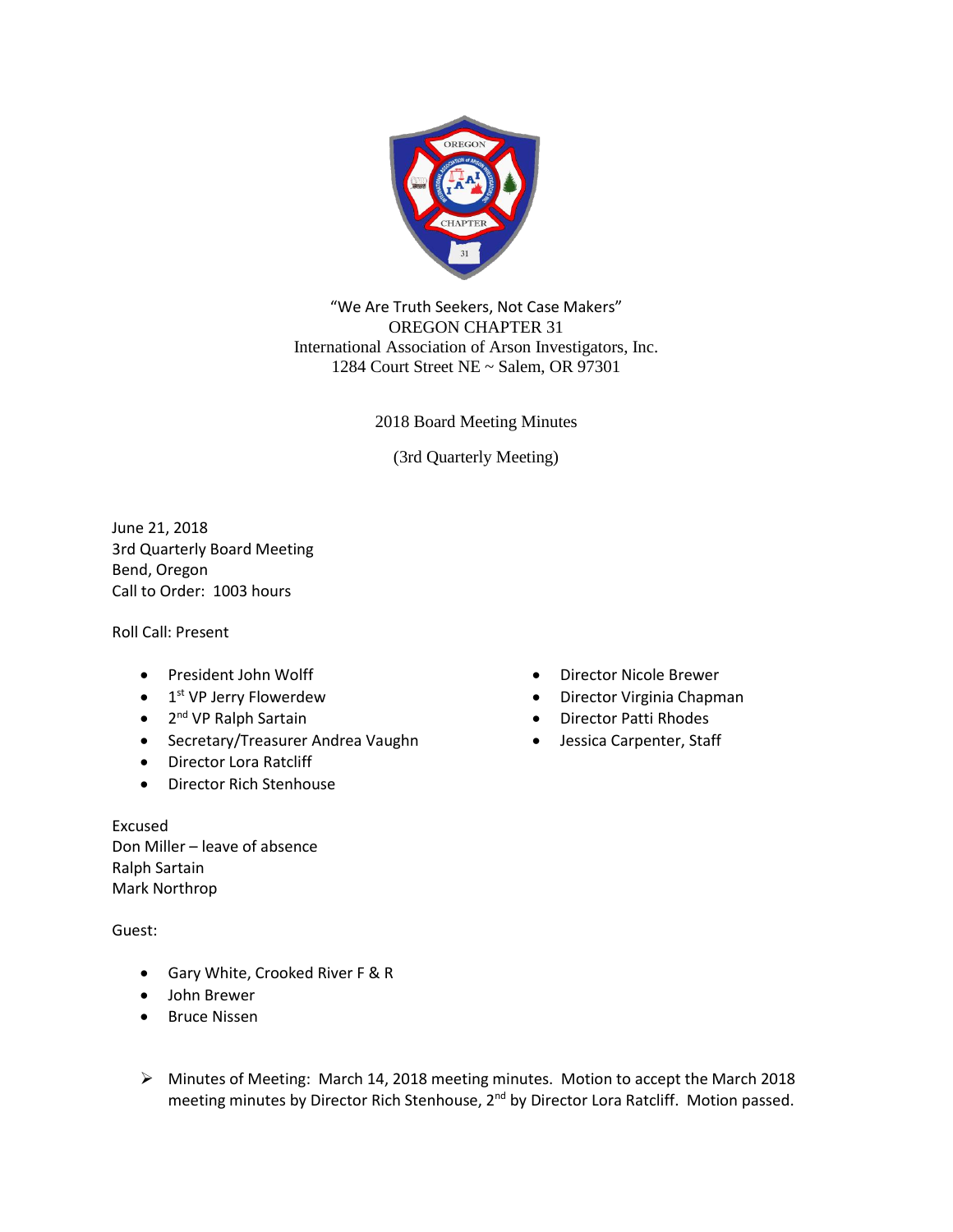- ➢ President's Report: President Wolff shared status of International included: Bumper Mullen was elected as new President, conference location in Frisco was well received, next ITC will be held in Jacksonville, FL April 14-19, 2019. Don Miller has elected to not complete the remainder of his term as President due to past health complications. Outgoing directors Nicole and Mark (confirm names) need to determine if they want to run again or if we need to seek new candidates.
- ➢ Staff Report: Staff shared an update on the conference brochure and missing information still needed.
- Treasurer's Report: Staff reviewed the financial reports provided. All is as expected at this time. Discussed open invoice for Thenell Law. Motion by Jerry to void open invoice,  $2^{nd}$  by Rich. Motion passed.

## Committee Reports:

- ➢ Membership Report: Director Ratcliff/Director Stenhouse/Director Rhodes: Reported estimated 209 current members. The new membership options of multi-year is membership payment creates some duplicates on the reports provided by International, but membership seems to be smoothing out.
- $\triangleright$  Training/Education Report: Director Northrop/Director Chapman/Director Brewer/1<sup>st</sup> VP Flowerdew/Ryan Fields: Still waiting to fill one class on Tuesday afternoon, had an instructor scheduled, but that individual has had some medical issues and is not able to commit. Committee will be working filling this last class. Andrea Vaughn suggested Nikki Vance from OSP, Crime Lab, she gave a great presentation and came highly recommended.
- $\triangleright$  Conference Site Committee Report: President Wolff/1<sup>st</sup> VP Flowerdew/2<sup>nd</sup> VP Sartain/Director Brewer:
- > Constitution/Bylaws/Legislative: 2<sup>nd</sup> VP Sartain: No Report
- > Ethics/Grievances Report: 2<sup>nd</sup> VP Sartain: No Report
- ➢ Awards Report: Director Ratcliff/Don Miller/1st VP Flowerdew/Director Stenhouse/Director Brewer: Discussed past award categories. Lora,  $2^{nd}$  Patti to eliminate District of the Year award.
- ➢ Website/Social Media Report: Director Northrop/Director Chapman/Director Brewer/ Gert Zoutendijk: Nicole will add Jessica as FB editor, Website is up to date, needs a few bios from staff.
- $\triangleright$  Professional Development Report: Ryan Fields: Ryan is not present, there is some tentative talk of an Expert Witness Class but there is potentially one in Vancouver.
- ➢ Oregon Fire Marshal Association Report: No Report

District Reports: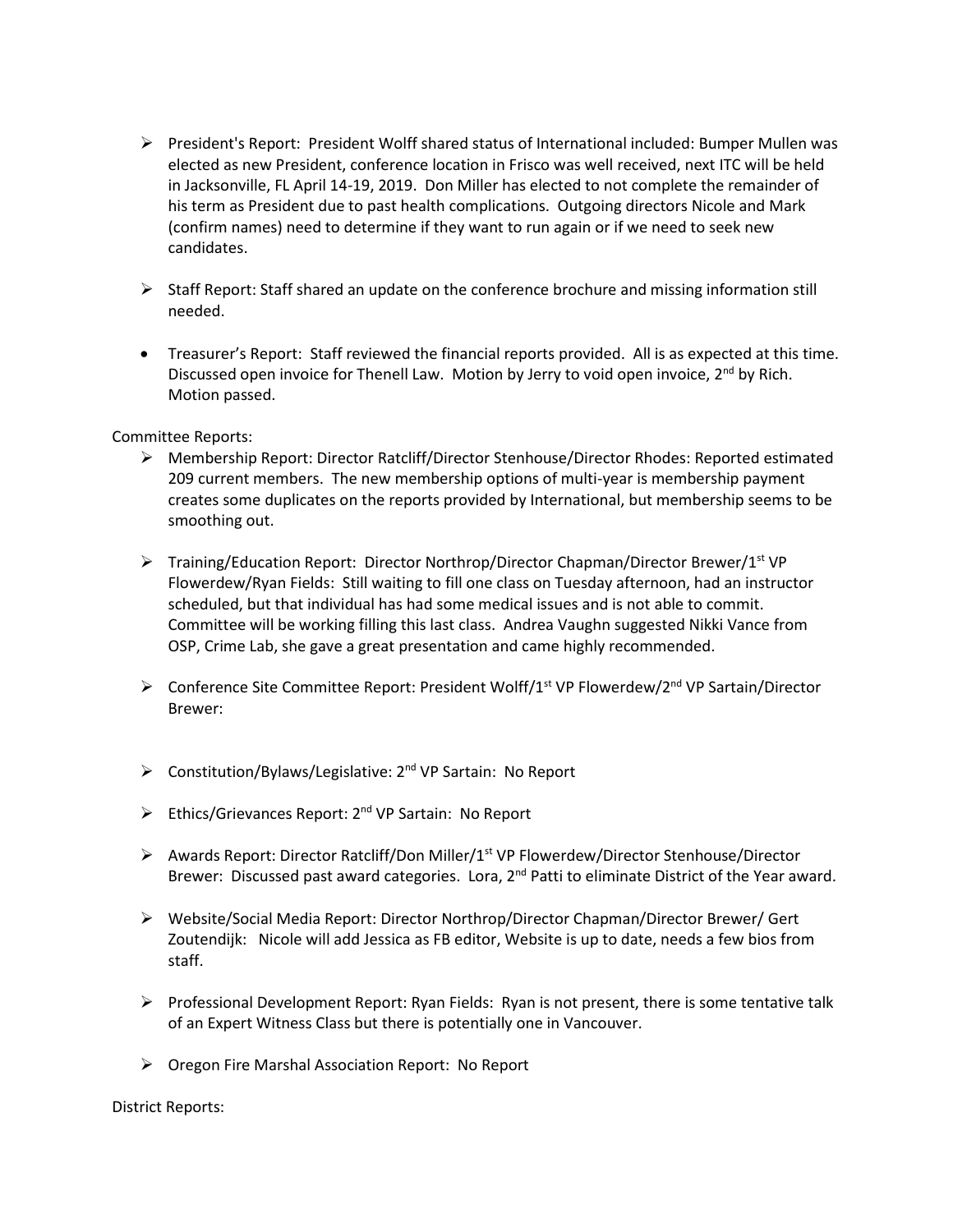#### Portland:

John Wolff reported attendance is growing; good training is being offered and they are seeing attendees from outside the district.

### Mid-Willamette:

No report. Mark will check on status of this district.

#### Lane: No report.

Rogue Valley: No report.

## Central:

Andrea Vaughn reported that the trainings have been going well. They are trying to listen to the members and get trainings that the members are interested in.

# Eastern:

No report.

## Old Business:

- $\triangleright$  International Conference Venue was nice, warm weather.
- ➢ March Action Items
	- $\triangleright$  Reserve Honor Guard no state representative in Newport area, John asked if anyone has contact with Coast Guard and no one does but he will check. Andrea suggested OSP Honor Guard, she will check on their availability.
	- $\triangleright$  Breakfast staff will check on breakfast options both hot and continental
	- $\triangleright$  Business meeting moved to Tuesday with board elections, installation, awards. Casino night will only be social.
	- $\triangleright$  S'mores night is Tuesday hotel will set up everything, weather dependent from 6pm-7pm
	- $\triangleright$  Discussed sponsor/vendor staff will update to only have break sponsors, vendors on a case by case basis.
		- Oregon State Police Assoc is a maybe, Talbott is a maybe
	- $\triangleright$  Merchandise/Inventory Staff will bring all items to conference and association will work on selling as much of it as possible.
	- $\triangleright$  Jerry Flowerdew has taken care of banking updates.
	- $\triangleright$  Conference Committee will begin to work on potential sites
	- $\triangleright$  Raffle staff will solicit donations from districts, attendees, and staff will provide a letter for soliciting donations.
	- ➢ Casino night Virginia and Ralph will oversee. Schedule it from 7pm to 10pm. Casual, no host bar- one free drink ticket at the door, one large raffle giveaway, staff check on budget for food and including 100 potential drink tickets.
	- $\triangleright$  Staff and Mark will work on slide show for business lunch include 2017 photos available on the website.

New Business: